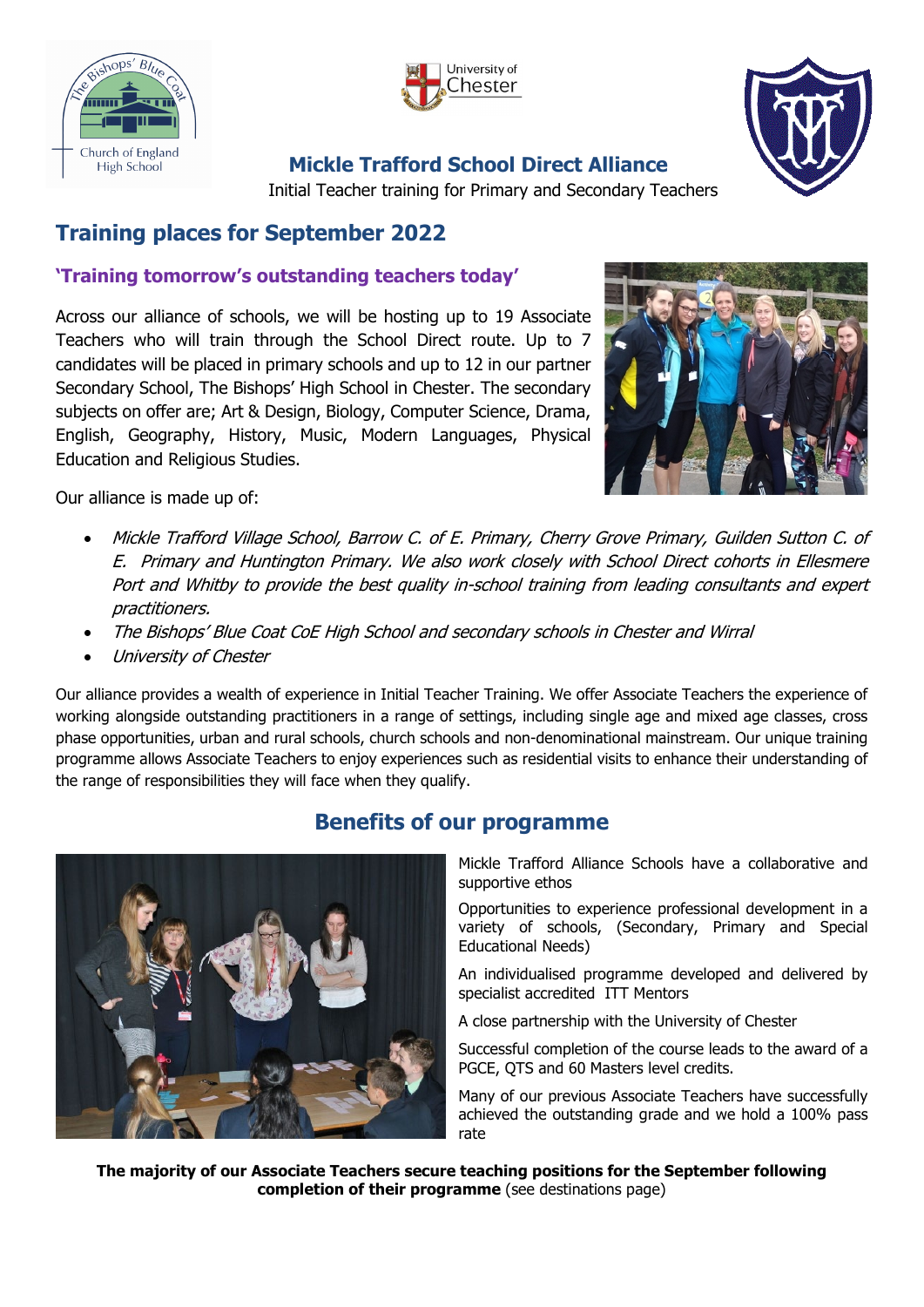### **Course Overview**

This is an intensive programme, tightly focused on providing candidates with the skills and knowledge they will need when embarking on their teaching career. Support is an important part of the process and candidates receive a personalised service that enables them to set targets and achieve to their highest potential.

Experienced Subject and Professional Mentors working in partnership with University of Chester tutors support the Associate Teacher's training in schools. This combination of academic and professional expertise helps ensure that our future teachers are well equipped to meet the opportunities and challenges faced by today's teaching professionals.

#### **What we are looking for**

Applicants must have a recognised degree and demonstrable success within their chosen subject area. We are looking for candidates that have the potential to become inspirational teachers who are dynamic, creative and ambitious. We want to train Associate Teachers who can demonstrate that they are dedicated, committed and aspirational, complementing the engaging and exciting lessons that our schools currently provide.

Applicants must have effective communication skills, a commitment to learning and teaching and appropriate ICT skills. We encourage candidates to gain some experience of visiting schools in order to have an understanding of teaching practice in advance of the start of the programme.

Applicants that are up to the challenge, keen to do well and would enjoy working within the Mickle Trafford School Direct Alliance should apply through the government's [application system](https://www.apply-for-teacher-training.service.gov.uk/candidate/application) (from 12<sup>th</sup> October 2021 onwards). In return, we can offer the right candidate the chance to be creative and innovative, together with excellent progression and professional development opportunities. We will support Associate Teachers all the way.

#### **How we select our future teachers**

The initial stage is via application, qualifications and personal statement through the government's application [system.](https://www.apply-for-teacher-training.service.gov.uk/candidate/application) If candidates are successful, they will be invited to attend an interview.

#### **Interview process**

A typical interview for Secondary Teacher candidates involves a tour of the school, an opportunity to ask for further details, time observing specific teaching strategies and an informal meeting with the Subject Mentor. Primary candidates will be asked to prepare an activity to share with a group of children, complete short mathematics and written tasks and also attend a more formal interview with leaders of the alliance.

#### **Course Facts**

Mode of study: Full time **non-salaried**. Start date: 1<sup>st</sup> September 2022 to 25<sup>th</sup> July 2023

#### **How will I be assessed for QTS?**

Assessment is continuous throughout the course through a development of portfolio of evidence of teaching practice including academic components.

#### **Fess and Bursaries**



Applicants that secure a place on the non-salaried School Direct route pay £9250 tuition fees. These fees are paid to the University of Chester in a series of instalments across the academic year. There are a number of different funding options available to support applicants with these payments. 2022-23 Bursaries and Scholarships for postgraduate feebased Initial Teacher Training are available for some subjects. A full breakdown of the incentives available for Associate Teachers beginning their courses in 2022-23 can be found on https://www.gov.uk/government/publications/funding-initialteacher-training-itt/funding-initial-teacher-training-ittacademic-year-2022-to-2023 along with details of the different scholarship schemes.

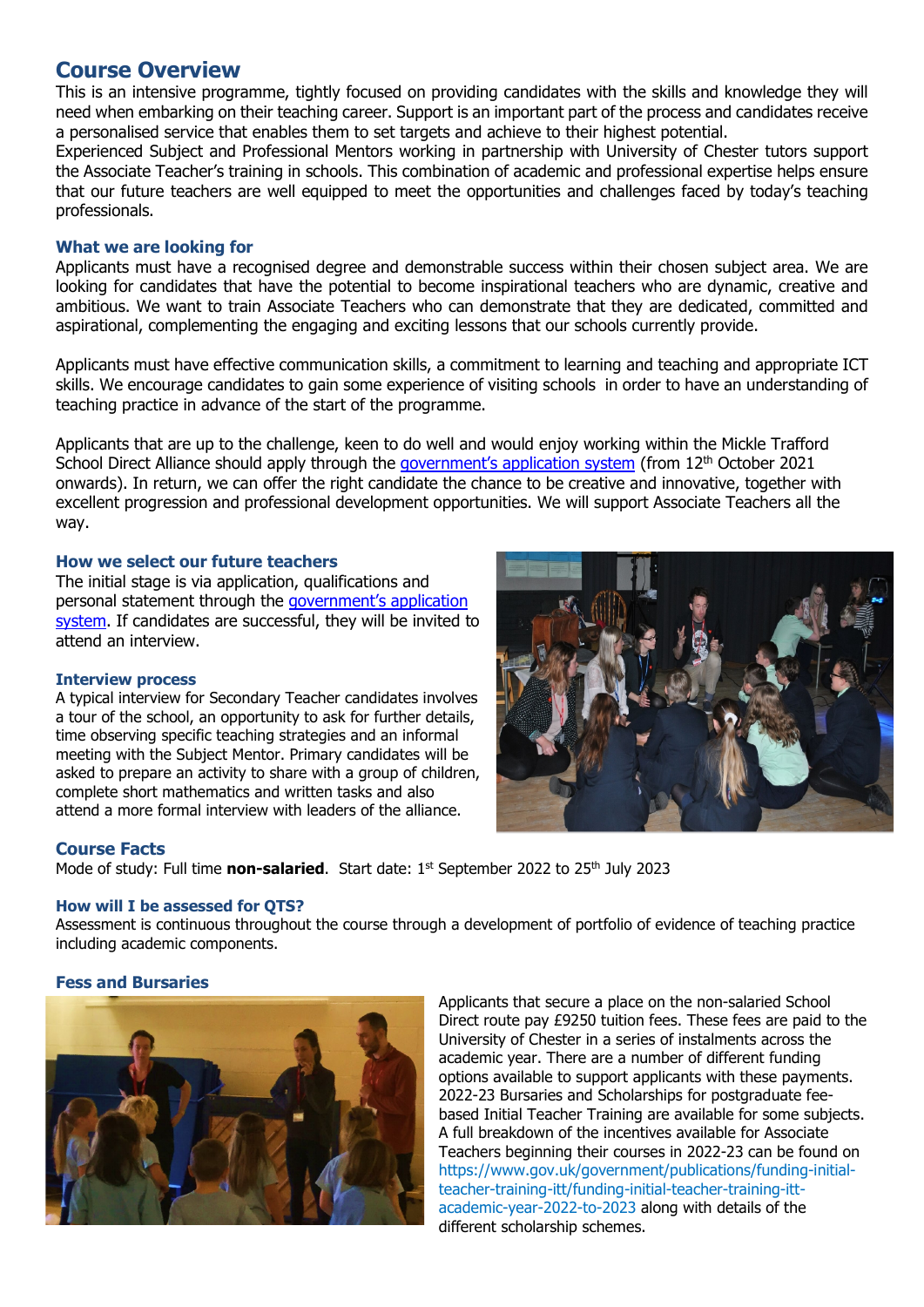## **How do I apply?**

You can search and apply via the [government's application system](https://www.apply-for-teacher-training.service.gov.uk/candidate/application) which provides a **single admissions process** for School Direct and PGCE courses.

#### For 2022 courses you can search for courses from **5th October 2021** apply from **12th October 2021**

The application process is in two parts, called **Apply 1** and **Apply 2**. (All applicants will enter the application process at Apply 1 regardless of the date when they first apply).

In **Apply 1** you are able to make up to **three choices;** you do not have to use all three choices but if you do want to make use of them you must make use of all three at the same time.



### **Destinations:**

### **Where have our previous cohorts of Associate Teachers secured jobs?**

Primary Associate Teachers have secure jobs in local and regional schools including :

| Primary:                                                                                                                                                                                                                                                                                                                                                                                                                                                                                                                    | Secondary school and subject specialisms:                                                                                                                                                                                                                                                                                                                                                                                                                                                                                                                                                                                                                                                                                                                                                                                |
|-----------------------------------------------------------------------------------------------------------------------------------------------------------------------------------------------------------------------------------------------------------------------------------------------------------------------------------------------------------------------------------------------------------------------------------------------------------------------------------------------------------------------------|--------------------------------------------------------------------------------------------------------------------------------------------------------------------------------------------------------------------------------------------------------------------------------------------------------------------------------------------------------------------------------------------------------------------------------------------------------------------------------------------------------------------------------------------------------------------------------------------------------------------------------------------------------------------------------------------------------------------------------------------------------------------------------------------------------------------------|
| <b>Barrow C of E Primary School</b><br><b>Cherry Grove Primary School</b><br><b>Davenham Primary School</b><br><b>Frodsham CE Primary School</b><br><b>Huntington Primary School</b><br><b>Little Sutton Primary School</b><br><b>Meadow Primary School</b><br><b>Mickle Trafford Village School</b><br><b>Oldfield Primary School</b><br><b>St Mary's Catholic Primary School</b><br>St Werburgh's and St Columba's Catholic<br><b>Primary School</b><br><b>Woodfall Primary School</b><br><b>Woodlands Primary School</b> | Birkenhead High School Academy (English)<br>Ellesmere Port Catholic High (Art, Physical Education)<br>Great Barr Academy (History)<br>Hope Academy, Newton le Willows (Geography)<br>Lymm High School (English)<br>Prenton High School for Girls, Birkenhead (Art)<br>Queen's Park High School (Languages)<br>Sir John Talbot's Technology College, Whitchurch (Religious Education)<br>St. Nicholas Catholic High School (English)<br>Tarporley High School (Physics, Biology)<br>The Bishops' High School (Art X2, English X2, Mathematics X2)<br>The Catholic High School, Chester (Biology, Religious Education)<br>The Oldershaw Academy, Wallasey (Drama)<br>Thomas Adams School (Physical Education, Drama)<br>Upton Hall School FCJ, Merseyside (Religious Education)<br>Whitby High School (Geography, History) |

## **What do our Associates Teachers say about the Mickle Trafford School Direct Alliance?**